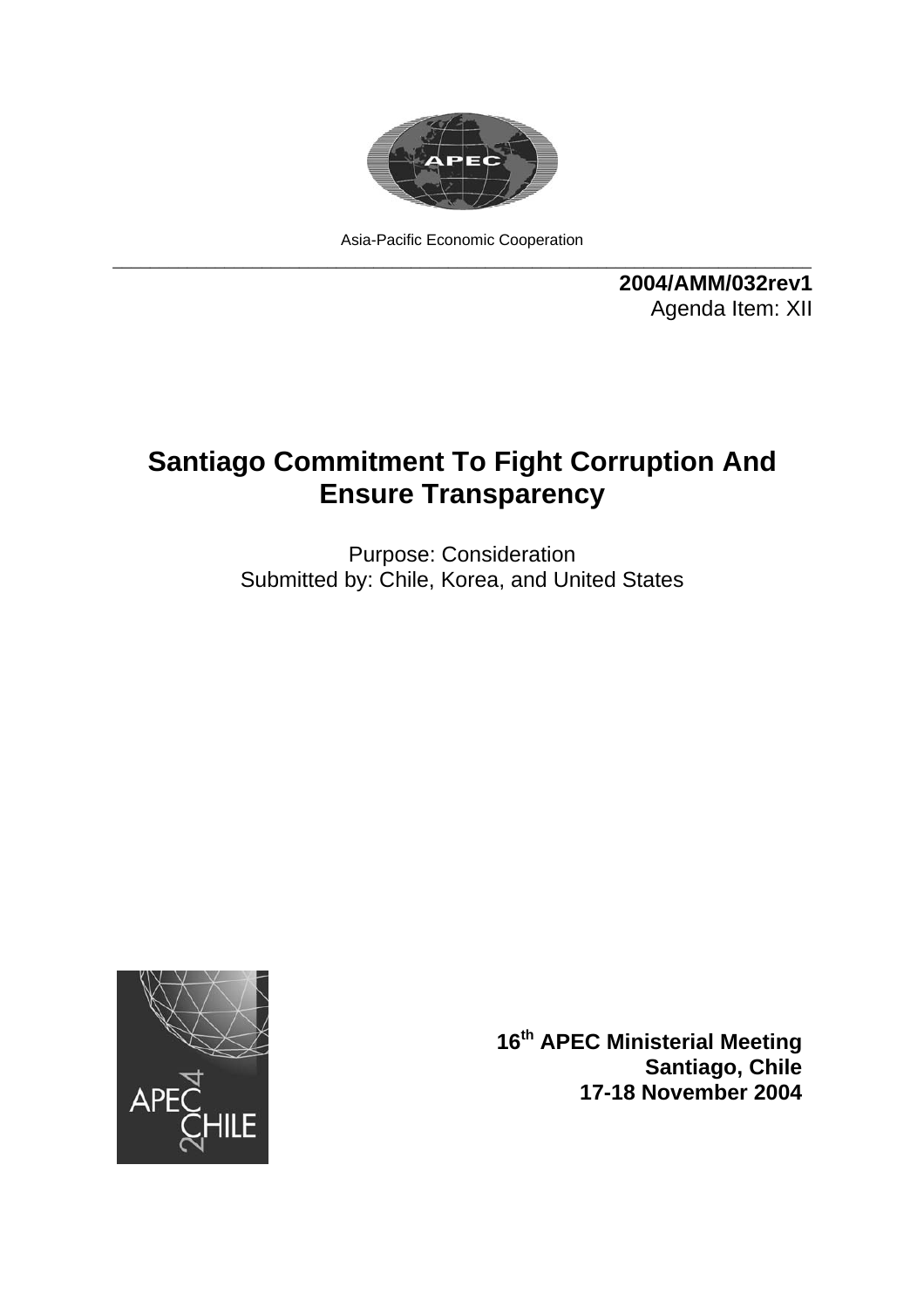## **Santiago Commitment to Fight Corruption and Ensure Transparency**

 Santiago, Chile 21 November 2004

The APEC Leaders commit to fight corruption and promote transparency.

Corruption is a complex economic, political and social problem with destructive repercussions in every sphere of our societies. Corruption threatens democracy and economic growth, the integrity of our institutions and our social values. As the World Bank has noted, the direct costs of bribery alone to national economies is over one trillion dollars each year.

Corruption is found in both the public and private sectors. A comprehensive approach is required.

Good governance, transparent legal regimes and systems to fight corruption are vital elements to nurture and sustain economic development, growth, and prosperity.

The APEC Leaders highlight the important role of the United Nations Convention against Corruption as the first legally binding global instrument specifically targeted to fight the scourge of corruption.

Accordingly, to fight corruption and ensure transparency, the APEC Leaders decided on a course within the framework of the principles and provisions of the United Nations Convention against Corruption.

APEC Leaders agreed to:

- Encourage each other to deny safe haven to officials and individuals guilty of public corruption, those who corrupt them, and their assets;
- Promote regional cooperation on extradition, mutual legal assistance and the recovery and return of proceeds of corruption.
- Work toward implementation of punitive and preventive anticorruption policies and practices consistent with the UN Convention Against Corruption, including those policies and practices necessary for the proper and effective management of public affairs and public property;
- Intensify our individual and joint actions to fight corruption and ensure transparency, including cooperation with other multilateral and regional intergovernmental institutions and exchange of information on implementation of domestic anti-corruption commitments;
- Develop innovative training, targeted- capacity building and resultsoriented technical assistance to fight corruption and ensure transparency; and
- Implement the APEC Transparency Standards, a key to both the fight against corruption and progress on the WTO Doha Development Agenda.